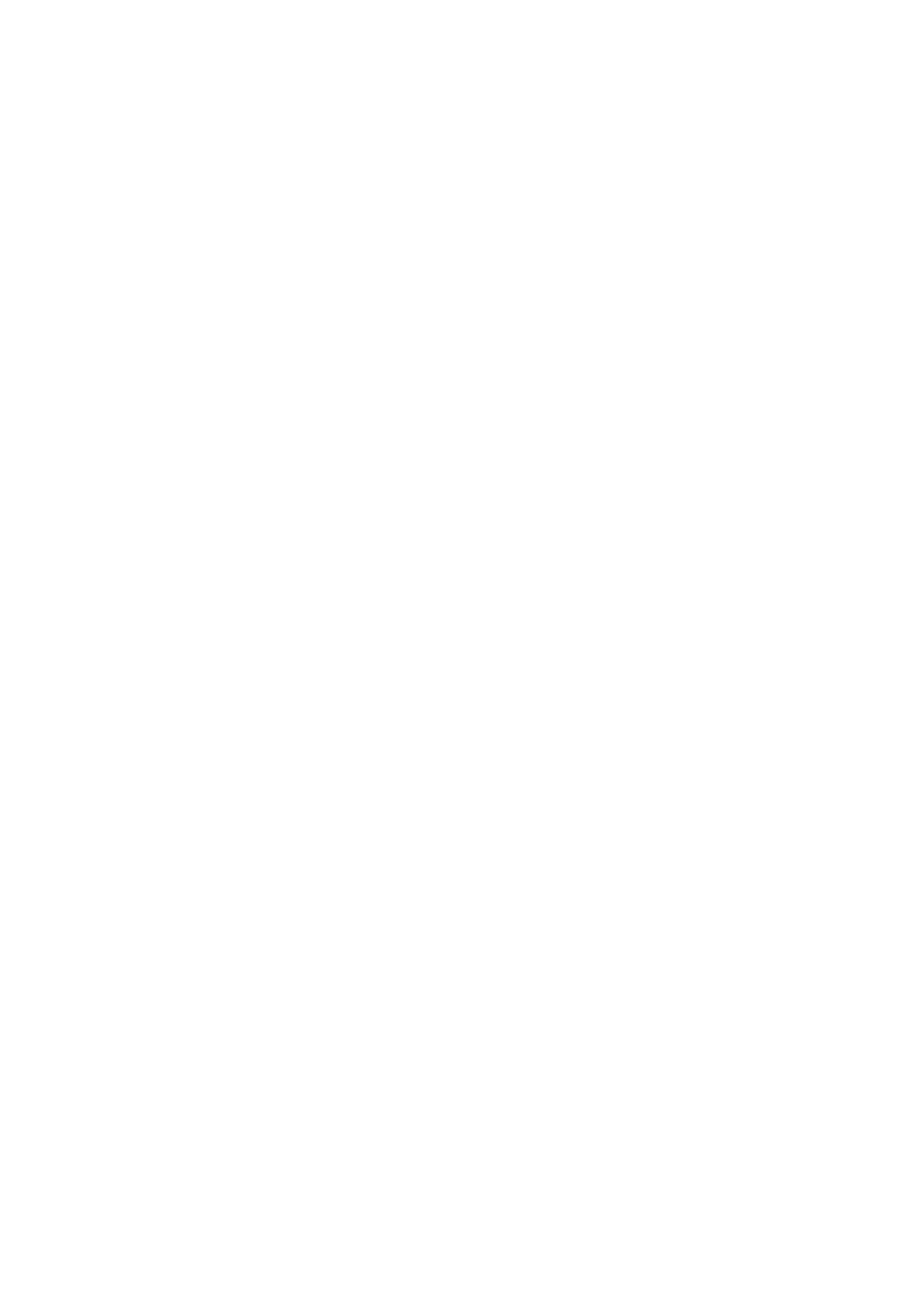<span id="page-2-0"></span>

# **Building Legislation Amendment Regulation 2010 (No 1)**

**Subordinate Law SL2010-15** 

made under the

**Building Act 2004 and the Water and Sewerage Act 2000** 

## **Contents**

|        |                                                                | Page |
|--------|----------------------------------------------------------------|------|
| Part 1 | <b>Preliminary</b>                                             |      |
|        | Name of regulation                                             |      |
| 2      | Commencement                                                   |      |
| Part 2 | <b>Building (General) Regulation 2008</b>                      |      |
| 3      | Legislation amended-pt 2                                       | 2    |
| 4      | New section 6 (3A)                                             | 2    |
| 5      | Section 6 (5), new definition of <i>substantial alteration</i> | 2    |
| 6      | Division 3.3 heading                                           | 2    |
| 7      | Section 24 (1) (e) (ii)                                        | 2    |

J2010-208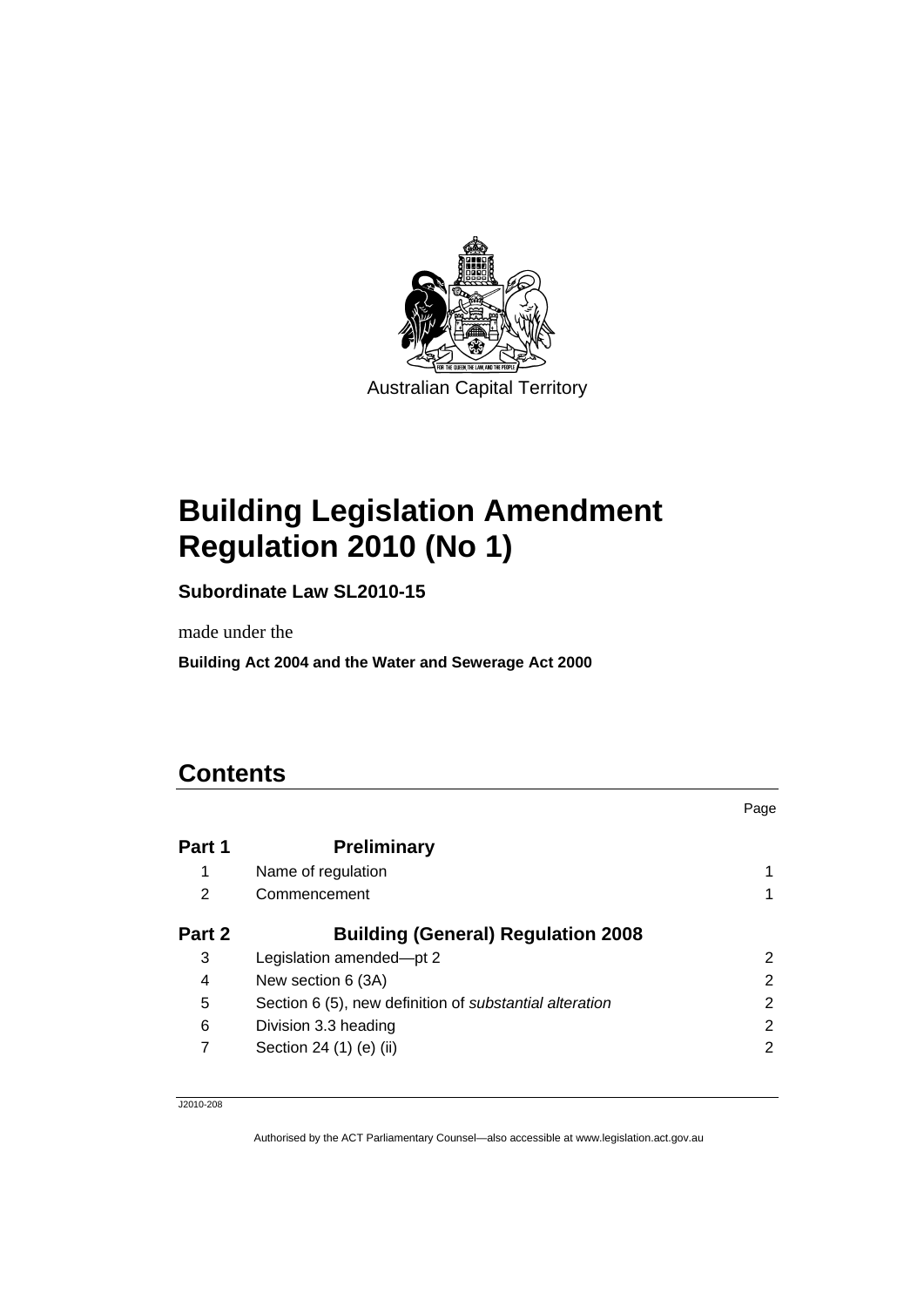| 8      | New section 24 (1) (fa)                                                                                                                 | Page<br>3        |
|--------|-----------------------------------------------------------------------------------------------------------------------------------------|------------------|
| 9      | New section 24 (1) (j)                                                                                                                  | 3                |
| 10     | Section 24 (2) (a) (ii)                                                                                                                 | 3                |
| 11     | Section 24 (2) (b) (ii)                                                                                                                 | 3                |
| 12     | Section 24 (2) (c) (ii)                                                                                                                 | 3                |
| 13     | Section 24 (3) (c)                                                                                                                      | $\overline{4}$   |
| 14     | New section $24(3)(d)$ to $(f)$                                                                                                         | 4                |
| 15     | New section 24 (4)                                                                                                                      | 5                |
| 16     | Section 28 (1)                                                                                                                          | 5                |
| 17     | Section 29 (1) and (2)                                                                                                                  | $6\phantom{1}$   |
| 18     | Section 29 (3), definitions of incidental glazing, glazing and relevant<br>external glazing                                             | $\overline{7}$   |
| 19     | Divisions 3.4 and 3.5                                                                                                                   | 8                |
| 20     | New division 3.5 heading                                                                                                                | 8                |
| 21     | New part 21                                                                                                                             | 8                |
| 22     | Schedule 1, part 1.3, item 14, column 4                                                                                                 | 9                |
| 23     | Schedule 1, part 1.3, item 15, column 4                                                                                                 | $\boldsymbol{9}$ |
| 24     | Schedule 1, part 1.3, item 17, column 1                                                                                                 | 10               |
| Part 3 | <b>Water and Sewerage Regulation 2001</b>                                                                                               |                  |
| 25     | Legislation amended-pt 3                                                                                                                | 11               |
| 26     | Schedule 2, section 2.2                                                                                                                 | 11               |
| 27     | Schedule 2, section 2.3 heading                                                                                                         | 11               |
| 28     | Schedule 2, section 2.3 (1) and (2)                                                                                                     | 11               |
| 29     | Schedule 2, section 2.3 (3), definition of AS 4013                                                                                      | 14               |
| 30     | Schedule 2, section 2.3 (3), definition of new class 1 building                                                                         | 15               |
| 31     | Schedule 2, section 2.3 (3), new definition of renewable energy<br>certificate                                                          | 15               |
| 32     | Schedule 2, sections 2.4 and 2.5                                                                                                        | 15               |
| 33     | Schedule 2, section 2.6 (1)                                                                                                             | 16               |
| 34     | Schedule 2, section 2.6 (2)                                                                                                             | 16               |
| 35     | Schedule 2, section 2.6 (3)                                                                                                             | 16               |
| 36     | Dictionary, definitions of compliant gas hot-water system, compliant<br>heat pump hot-water system and compliant solar hot-water system | 16               |

| contents 2 | Building Legislation Amendment Regulation 2010 (No 1) |  |  |  |
|------------|-------------------------------------------------------|--|--|--|
|            |                                                       |  |  |  |

SL2010-15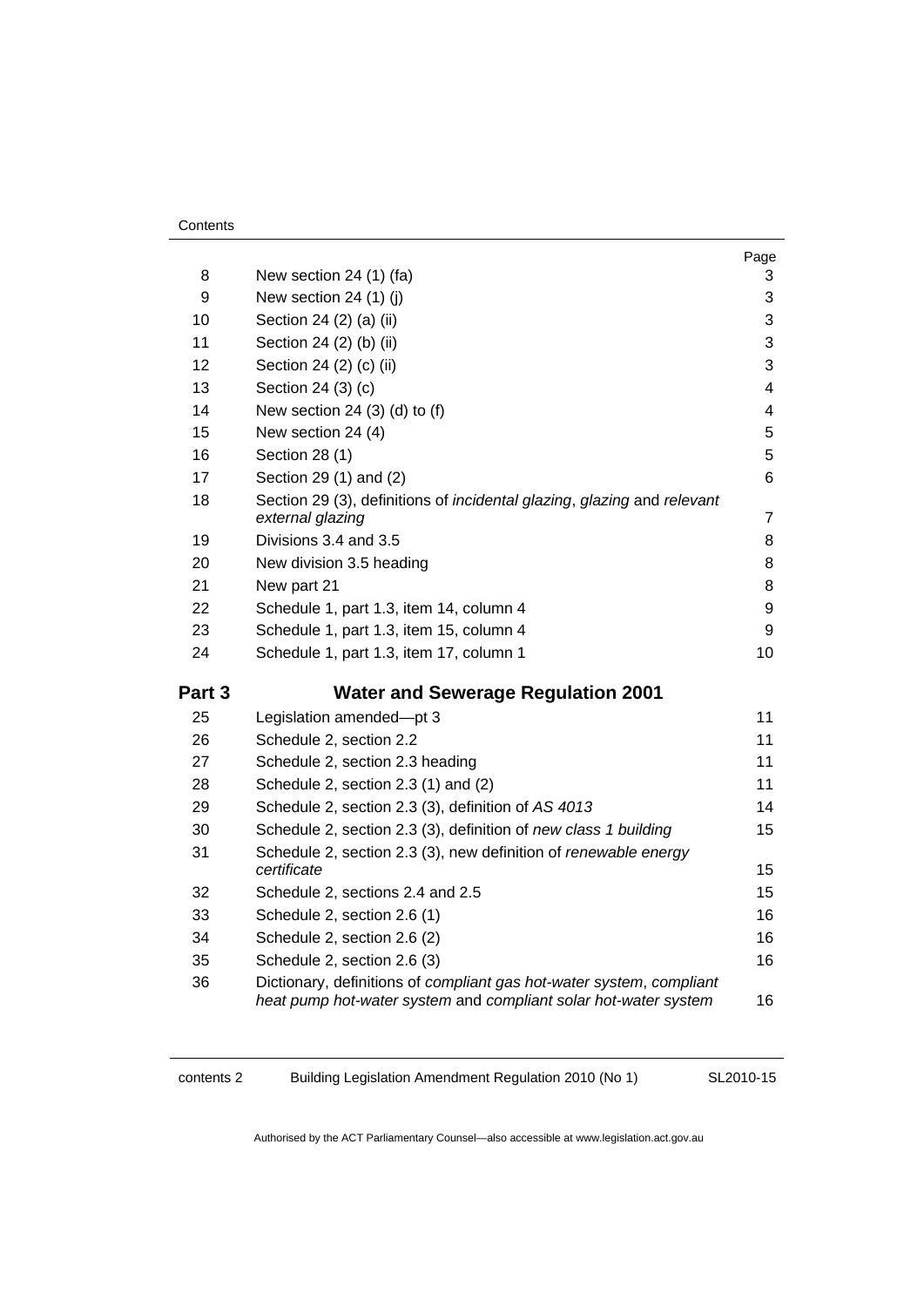### <span id="page-4-0"></span>**Part 1** Preliminary

#### **1 Name of regulation**

This regulation is the *Building Legislation Amendment Regulation 2010 (No 1)*.

#### **2 Commencement**

This regulation commences on the day after its notification day.

*Note* The naming and commencement provisions automatically commence on the notification day (see Legislation Act, s 75 (1)).

SL2010-15

Building Legislation Amendment Regulation 2010 (No 1)

page 1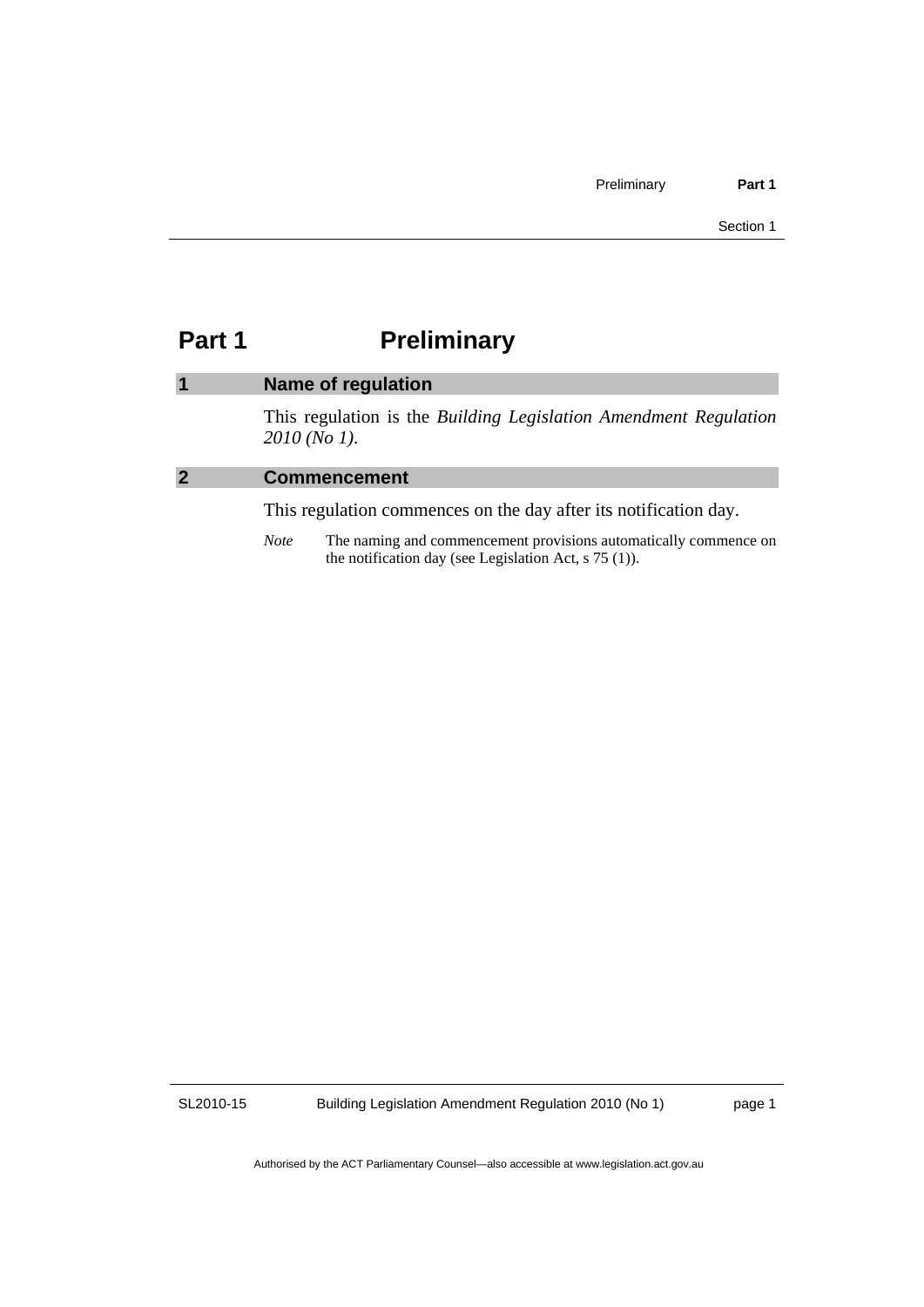### <span id="page-5-0"></span>**Part 2** Building (General) Regulation **2008**

| 3              |      | Legislation amended-pt 2                                                                                                                                              |  |
|----------------|------|-----------------------------------------------------------------------------------------------------------------------------------------------------------------------|--|
|                |      | This part amends the Building (General) Regulation 2008.                                                                                                              |  |
| 4              |      | New section 6 (3A)                                                                                                                                                    |  |
|                |      | insert                                                                                                                                                                |  |
|                | (3A) | Also, a building or building work mentioned in schedule 1, part 1.3<br>is not exempt if—                                                                              |  |
|                |      | the building is being substantially altered; and<br>(a)                                                                                                               |  |
|                |      | the building work is required to ensure the building alteration<br>(b)<br>complies with the Act and the building code as required by the<br>Act, section $29(1)(a)$ . |  |
| 5              |      | Section 6 (5), new definition of substantial alteration                                                                                                               |  |
|                |      | insert                                                                                                                                                                |  |
|                |      | substantial alteration—see section 23.                                                                                                                                |  |
| 6              |      | <b>Division 3.3 heading</b>                                                                                                                                           |  |
|                |      | omit                                                                                                                                                                  |  |
| $\overline{7}$ |      | Section 24 (1) (e) (ii)                                                                                                                                               |  |
|                |      | omit                                                                                                                                                                  |  |
|                |      | balustrade construction requirements                                                                                                                                  |  |
|                |      | substitute                                                                                                                                                            |  |
|                |      | balustrade compliance requirements                                                                                                                                    |  |
|                |      |                                                                                                                                                                       |  |

page 2 Building Legislation Amendment Regulation 2010 (No 1)

SL2010-15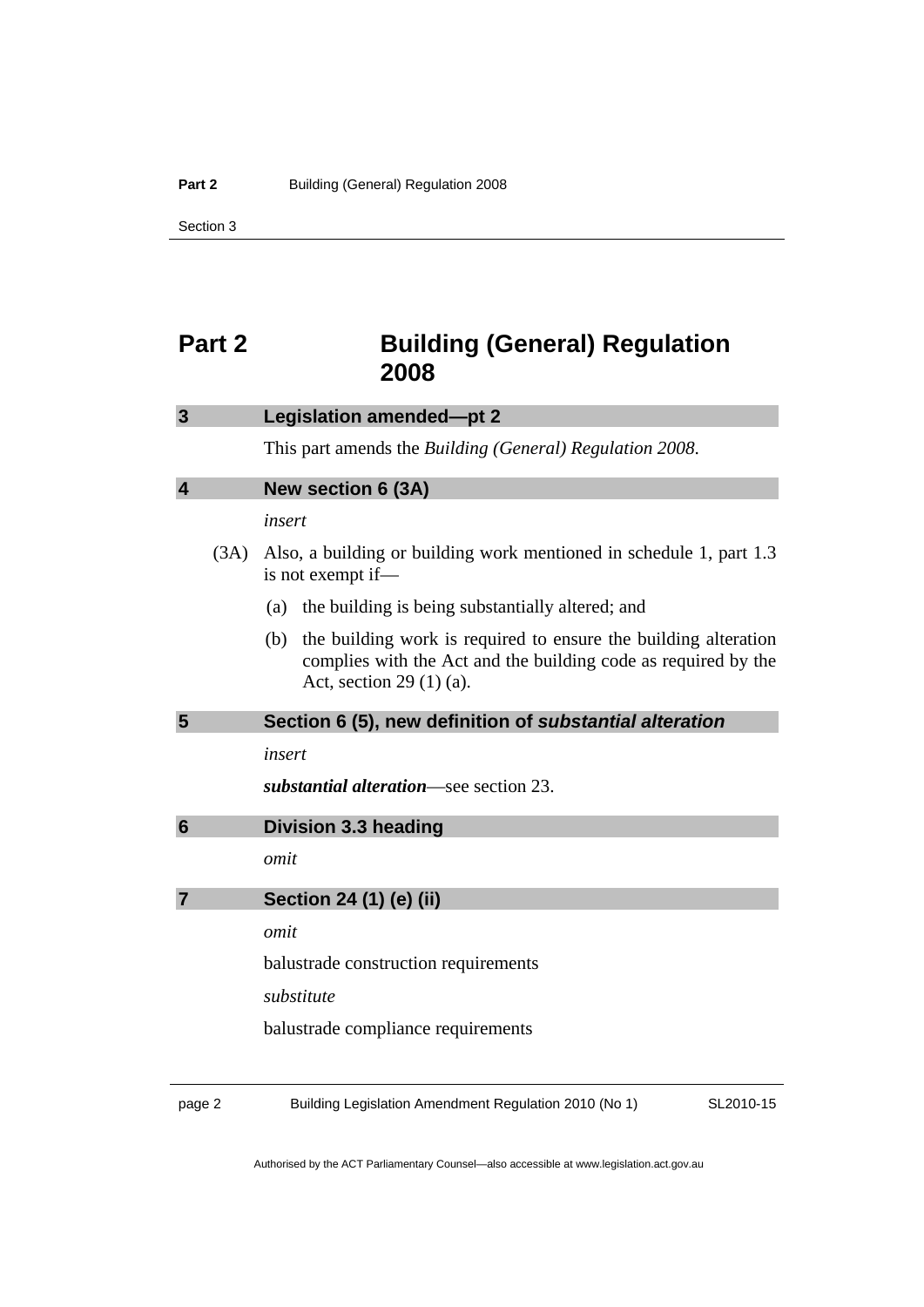#### <span id="page-6-0"></span>**8 New section 24 (1) (fa)**

#### *insert*

 (fa) for sealing of roof lights—the building code, volume 2, part 3.12.3.2;

#### **9 New section 24 (1) (j)**

*insert* 

 (j) all requirements under the building code, volume 2, part 3.12.5.

#### **10 Section 24 (2) (a) (ii)**

*substitute* 

 (ii) if that part cannot be complied with using the most common materials and techniques without damaging part of the building—the alternative energy efficiency requirement mentioned in section 28 (1) (a);

#### **11 Section 24 (2) (b) (ii)**

*substitute* 

 (ii) if that part cannot be complied with using the most common materials and techniques without damaging part of the building—the alternative energy efficiency requirement mentioned in section 28 (1) (b);

#### **12 Section 24 (2) (c) (ii)**

*substitute* 

 (ii) if that part cannot be complied with using the most common materials and techniques without damaging part of the building—the alternative energy efficiency requirement mentioned in section 28 (1) (c) and (d);

SL2010-15

Building Legislation Amendment Regulation 2010 (No 1)

page 3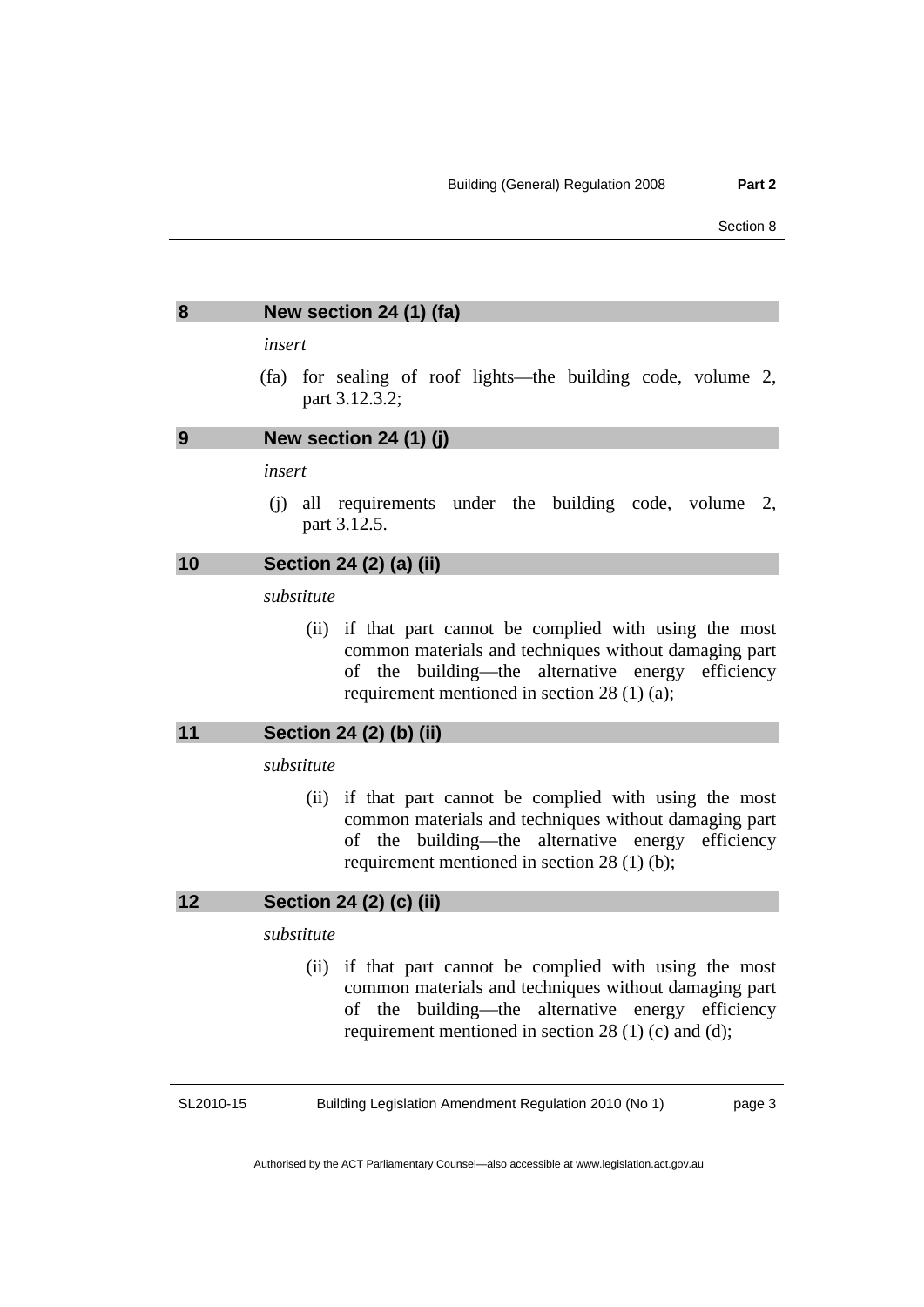#### <span id="page-7-0"></span>**13 Section 24 (3) (c)**

*omit* 

for a suspended floor

*substitute* 

for thermal insulation of a suspended floor

#### **14 New section 24 (3) (d) to (f)**

#### *insert*

- (d) for barriers to prevent convection between wall cavities and areas enclosed underneath a suspended floor (excluding an intermediate floor in a part with more than 1 storey) in the unaltered part if—
	- (i) complying would require the removal of more than  $1m<sup>2</sup>$ of wall or flooring in the part to gain access to the sub-floor area; or
	- (ii) there is insufficient work space for a person to install the barrier;
- (e) for insulation of any heating water piping service or heating or cooling ductwork service in the unaltered part that is inaccessible if—
	- (i) complying would require the removal of more than  $1m<sup>2</sup>$ of roofing, ceiling, wall or flooring in the part to gain access to all the inaccessible services; or
	- (ii) there is insufficient work space for a person to install the insulation;
- (f) for electric resistance space heating elements cast into concrete or set under tiles—complying would involve physical changes to the elements.

page 4 Building Legislation Amendment Regulation 2010 (No 1)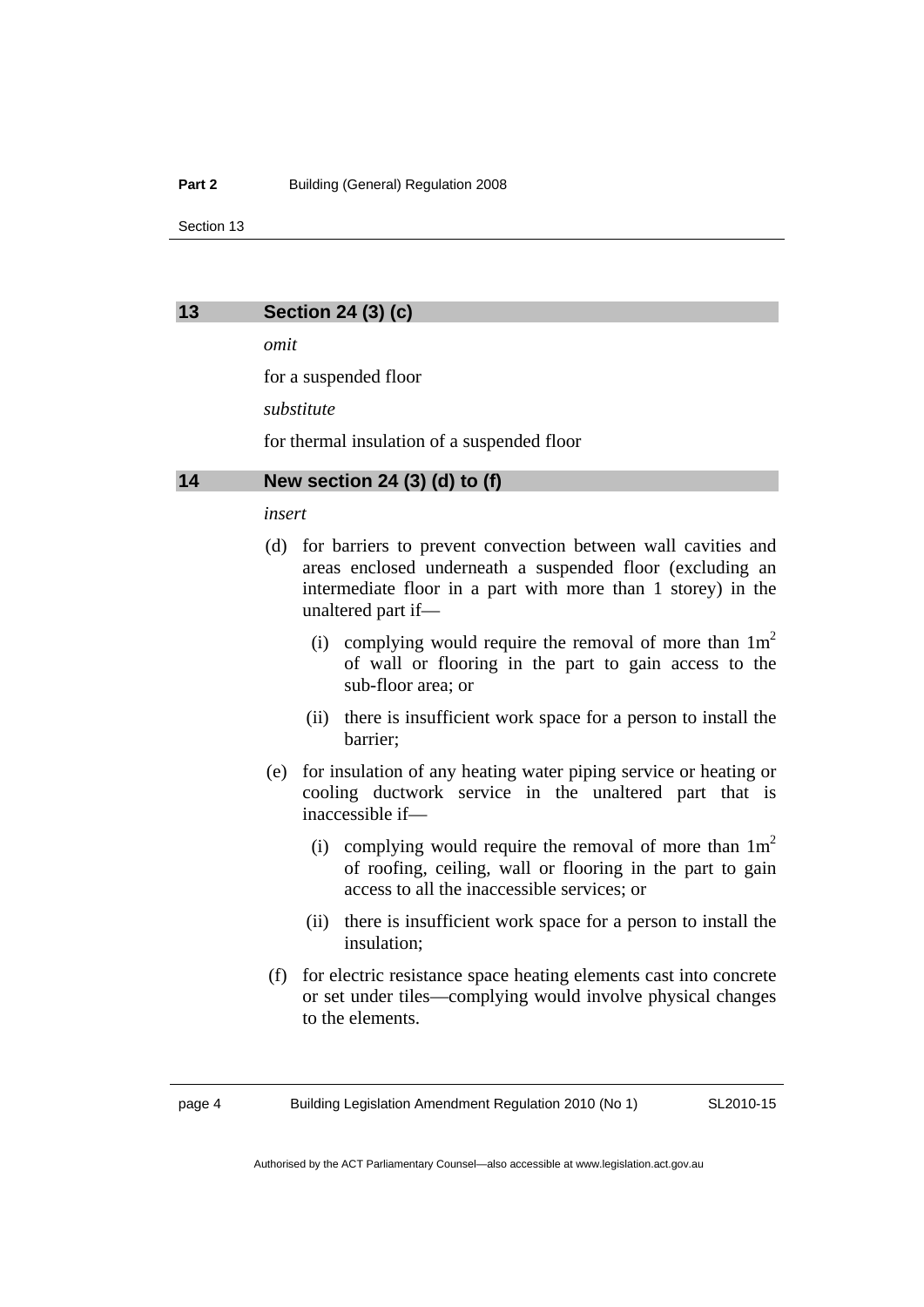#### <span id="page-8-0"></span>**15 New section 24 (4)**

*insert* 

(4) In this section:

*insufficient work space*—there is *insufficient work space* for a person to install a barrier or insulation unless—

- (a) there is space for the person to at least crawl along (on temporary support planks if necessary) and work in (lying flat if necessary) to safely install the barrier or insulation; and
- (b) the space is at least 600mm wide and 600mm high, apart from any obstacles intruding into the space; and

#### **Examples—obstacles**

access hatch, truss member, beam, pier

- *Note* An example is part of the regulation, is not exhaustive and may extend, but does not limit, the meaning of the provision in which it appears (see Legislation Act, s 126 and s 132).
- (c) any obstacles intruding into the space do not reduce the dimensions of the space to less than 450mm wide and 450mm high and are reasonably negotiable by a person used to working in confined spaces; and
- (d) the space connects to inside or outside the building directly or with the removal of not more than  $1m<sup>2</sup>$  of roofing, ceiling, wall or flooring.

#### **16 Section 28 (1)**

*substitute* 

- (1) For section 24 (2), the alternative energy efficiency requirements for the unaltered part of a substantially altered building are as follows:
	- (a) for the walls—the external walls in the unaltered part have a total R-value that complies with the applicable value stated in the building code, volume 2, part 3.12.1.4 (External walls);

SL2010-15 Building Legislation Amendment Regulation 2010 (No 1) page 5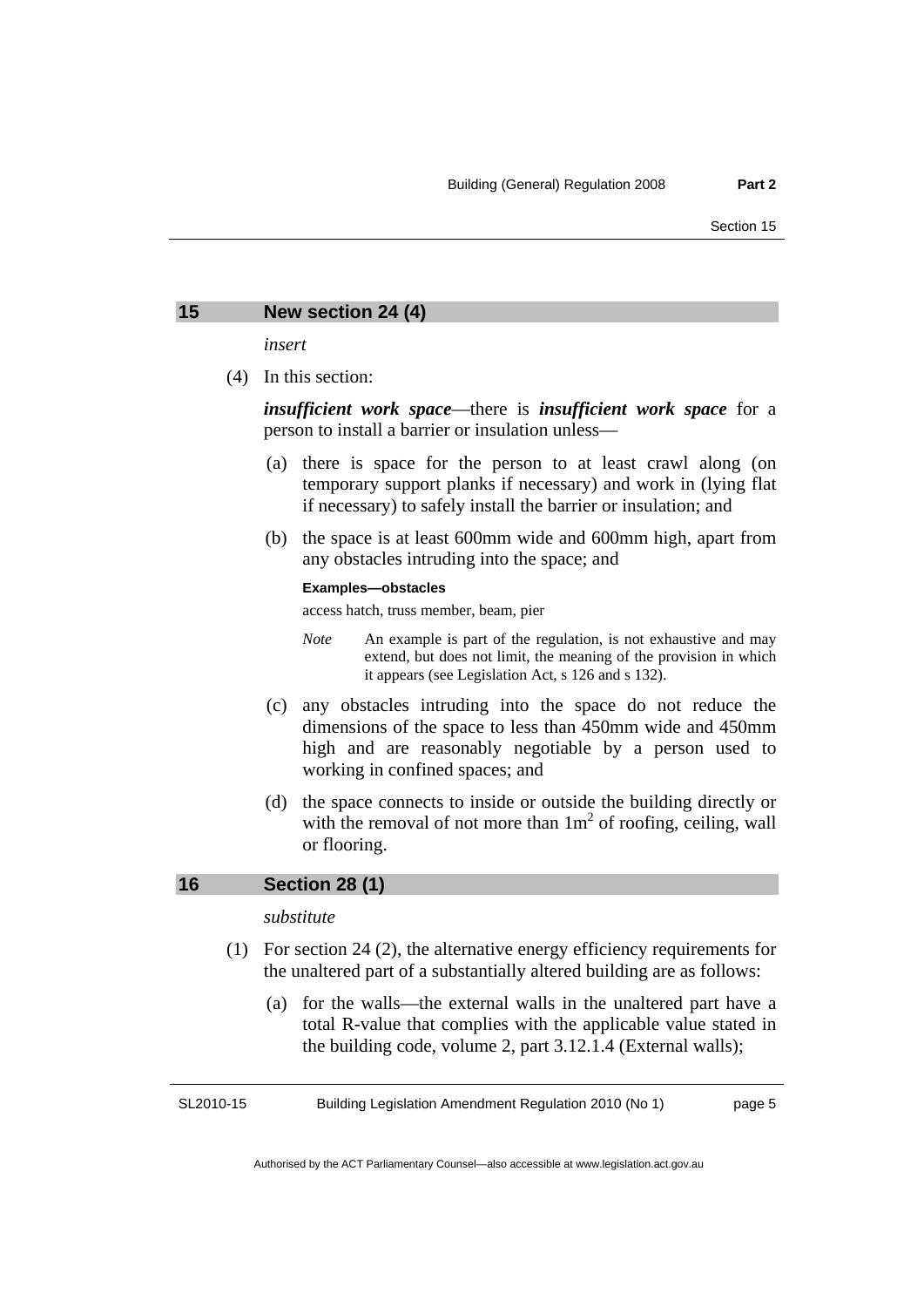- <span id="page-9-0"></span> (b) for the roof—the roof in the unaltered part has a total R-value that complies with the applicable value stated in the building code, volume 2, part 3.12.1.2 (Roofs), adjusted as required under that part to compensate for insulation loss associated with any exhaust fans, flues or recessed down lights;
- (c) for a suspended floor—any suspended floor (excluding an intermediate floor in a building with more than 1 storey) in the unaltered part has a total R-value that complies with the applicable value stated in the building code, volume 2, part 3.12.1.5 (Floors);
- (d) any interface between a wall cavity and a suspended floor (excluding an intermediate floor in a building with more than 1 storey)—
	- (i) is continuously bridged with bulk thermal insulation of loose mineral, glass or plastic fibres preventing convection air movement from the sub-floor area through the wall cavity to the roof space; or
	- (ii) otherwise has a convection barrier that complies with the building code, volume 2, part 3.12.1.5 (Floors).

#### **17 Section 29 (1) and (2)**

#### *substitute*

- (1) External glazing in the unaltered part of a class 1 or class 10 building need not comply with the building code, volume 2, part 3.12.2 (External Glazing) if the transparent or translucent part of the glazing is coated, and permanently bonded, on at least 1 side with a continuous polymeric coating, sheet or film that achieves—
	- (a) a total U value of 5.0 or less; and
	- (b) a solar heat gain coefficient of 0.25 or less.

page 6 Building Legislation Amendment Regulation 2010 (No 1)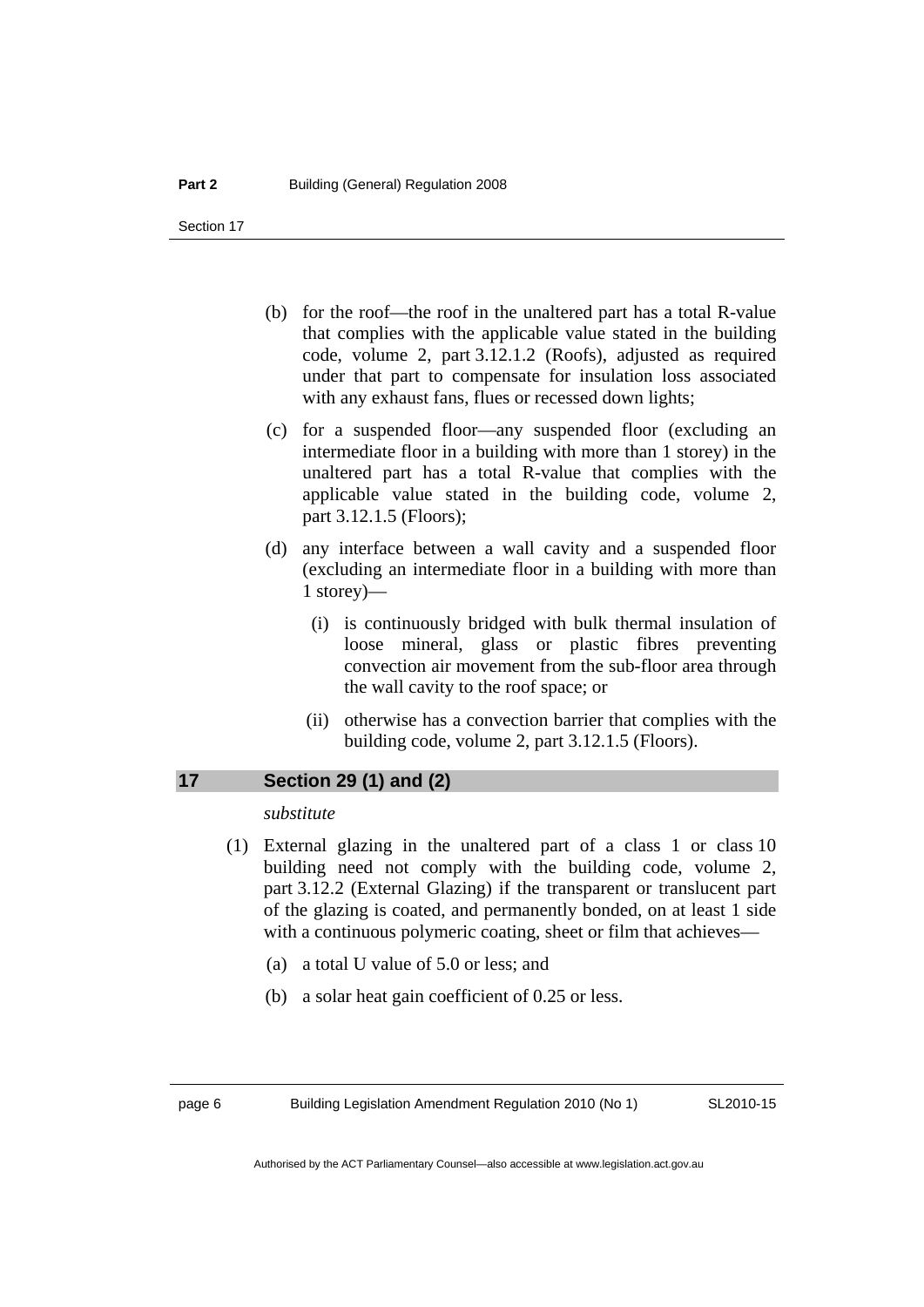<span id="page-10-0"></span> (2) Isolated glazing in the unaltered part of a class 1 or class 10 building need not comply with the building code, volume 2, part 3.12.2 (External glazing).

#### **Example**

A house is to have a family room added, opening onto the existing kitchen, to form an integral kitchen-family room. External windows in the new family room must comply with the building code. There is to be no barrier between the kitchen and the new family room so the existing kitchen window is not an isolated window. Its impact on the new family room must be considered when considering how the new family room complies with the building code, volume 2, part 3.12.2. All other windows in the unaltered part of the house are in fully enclosed rooms, with close-fitting doors so they are isolated windows. In applying the building code to the new family room's windows, the isolated windows do not need to be considered.

*Note* An example is part of the regulation, is not exhaustive and may extend, but does not limit, the meaning of the provision in which it appears (see Legislation Act, s 126 and s 132).

#### **18 Section 29 (3), definitions of** *incidental glazing***,** *glazing*  **and** *relevant external glazing*

#### *substitute*

*glazing* includes frame assemblies and transparent and translucent roof lights.

*isolated glazing* means glazing in the unaltered part of a building that is thermally isolated from glazing in the altered part of the building by a barrier of—

- (a) unperforated floors, ceilings or walls; and
- (b) doors that are close-fitting (but not necessarily sealed).

#### **Example—par (b)**

internal French doors installed in ordinary door frames and to ordinary construction tolerances, without additional door seals or draft excluders

*Note* An example is part of the regulation, is not exhaustive and may extend, but does not limit, the meaning of the provision in which it appears (see Legislation Act, s 126 and s 132).

SL2010-15 Building Legislation Amendment Regulation 2010 (No 1)

page 7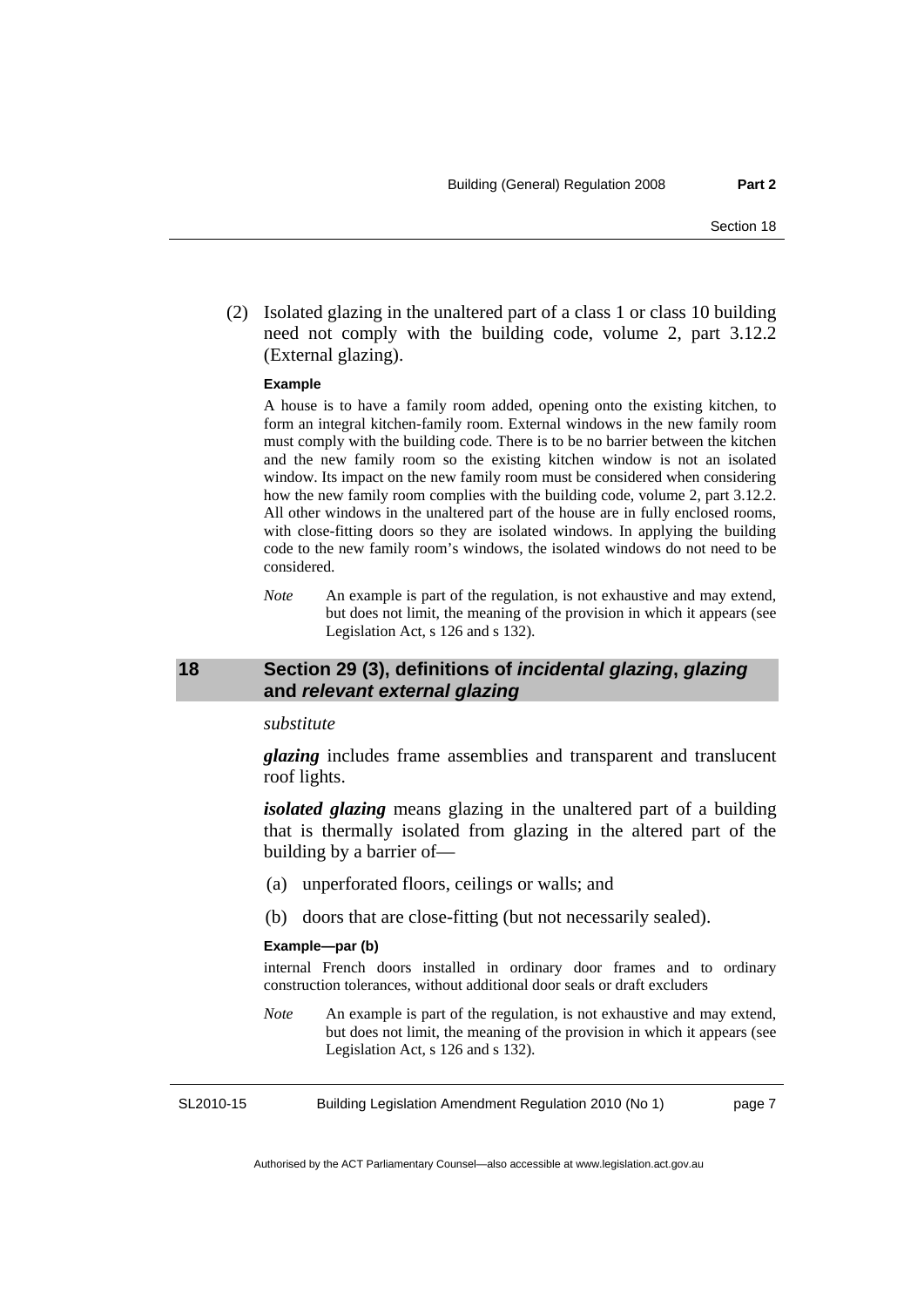<span id="page-11-0"></span>

| 19                  | Divisions 3.4 and 3.5                                                                                                     |                                                                                                                                                                                                            |
|---------------------|---------------------------------------------------------------------------------------------------------------------------|------------------------------------------------------------------------------------------------------------------------------------------------------------------------------------------------------------|
|                     |                                                                                                                           | renumber as divisions 3.3 and 3.4                                                                                                                                                                          |
| 20                  |                                                                                                                           | New division 3.5 heading                                                                                                                                                                                   |
|                     |                                                                                                                           | after section 35, insert                                                                                                                                                                                   |
| <b>Division 3.5</b> |                                                                                                                           | <b>Fundamentally noncompliant building</b><br>work                                                                                                                                                         |
| 21                  |                                                                                                                           | New part 21                                                                                                                                                                                                |
|                     | insert                                                                                                                    |                                                                                                                                                                                                            |
| Part 21             |                                                                                                                           | <b>Transitional-Building</b><br><b>Legislation Amendment</b><br><b>Regulation 2010 (No 1)</b>                                                                                                              |
| 110                 |                                                                                                                           | Building code 2010 edition-delayed application of<br>energy efficiency provisions-Act, s 136 (4)                                                                                                           |
| (1)                 |                                                                                                                           | Provisions of the 2010 edition of the building code that relate to<br>energy efficiency do not apply to building work in relation to an<br>exempt building if the work is completed before 1 January 2011. |
| (2)                 | Provisions of the 2010 edition of the building code that relate to<br>energy efficiency do not apply to building work if— |                                                                                                                                                                                                            |
|                     | (a)                                                                                                                       | for building work that requires development approval under the<br>Planning and Development Act 2007—application for the<br>approval is made before 1 July 2010; and                                        |
|                     | (b)                                                                                                                       | building approval for the work is issued before the applicable<br>date.                                                                                                                                    |

page 8 Building Legislation Amendment Regulation 2010 (No 1)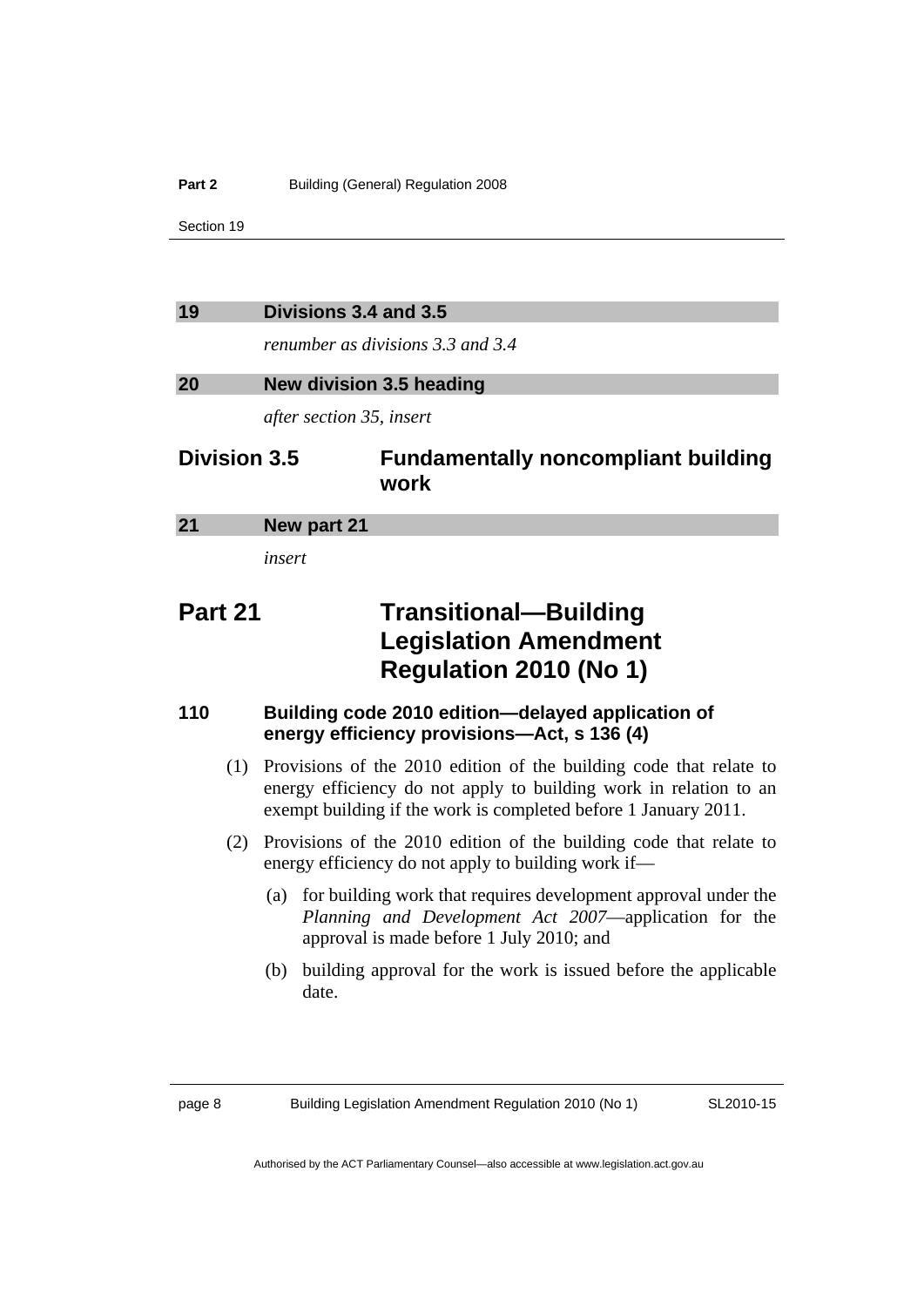- <span id="page-12-0"></span> (3) Provisions of the 2009 edition of the building code that relate to energy efficiency apply to building work mentioned in subsection  $(1)$  or  $(2)$ .
- (4) In this section:

*applicable date* for building work, means—

- (a) 1 January 2011 if the work is for—
	- (i) a class 1 or class 10 building; or
	- (ii) a class 2 building (other than a class 2 building mentioned in paragraph (b) (i)); and
- (b) 1 May 2011 if the work is for—
	- (i) a class 2 building and a change is required to the development approval, or the application for development approval, to comply with the 2010 edition of the building code; or
	- (ii) a class 3, class 4, class 5, class 6, class 7, class 8 or class 9 building.

#### **111 Expiry—pt 21**

This part expires on 1 May 2011.

#### **22 Schedule 1, part 1.3, item 14, column 4**

#### *insert*

internal alteration must not cause aspect of building that complies with building code to not comply

#### **23 Schedule 1, part 1.3, item 15, column 4**

*omit* 

external alteration must comply with exempt building code

*substitute* 

SL2010-15 Building Legislation Amendment Regulation 2010 (No 1) page 9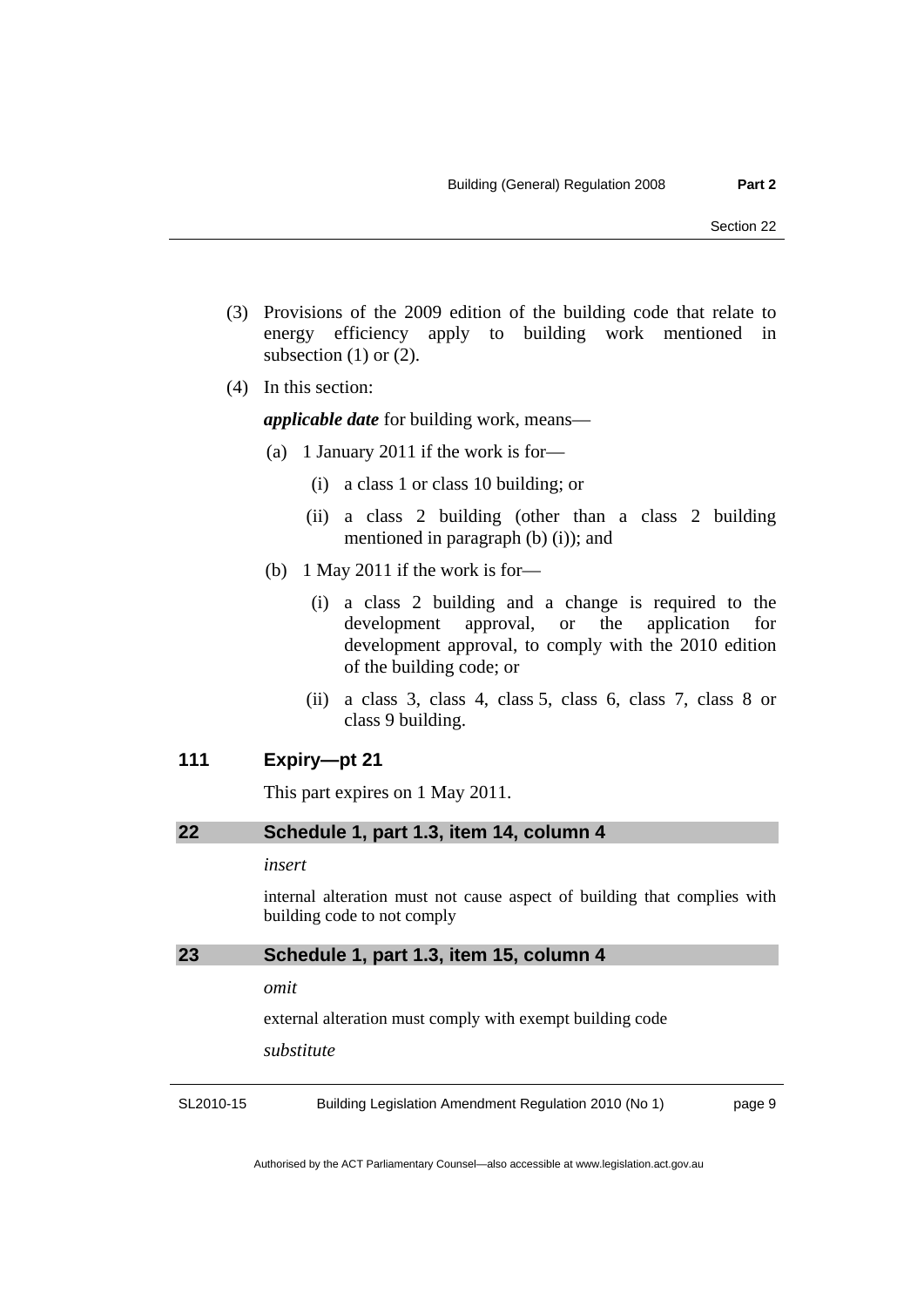#### <span id="page-13-0"></span>**Part 2 Building (General) Regulation 2008**

Section 24

- (a) external alteration must comply with exempt building code
- (b) external alteration must not cause aspect of building that complies with building code to not comply

### **24 Schedule 1, part 1.3, item 17, column 1**

*omit* 

or a heating appliance

page 10 Building Legislation Amendment Regulation 2010 (No 1)

SL2010-15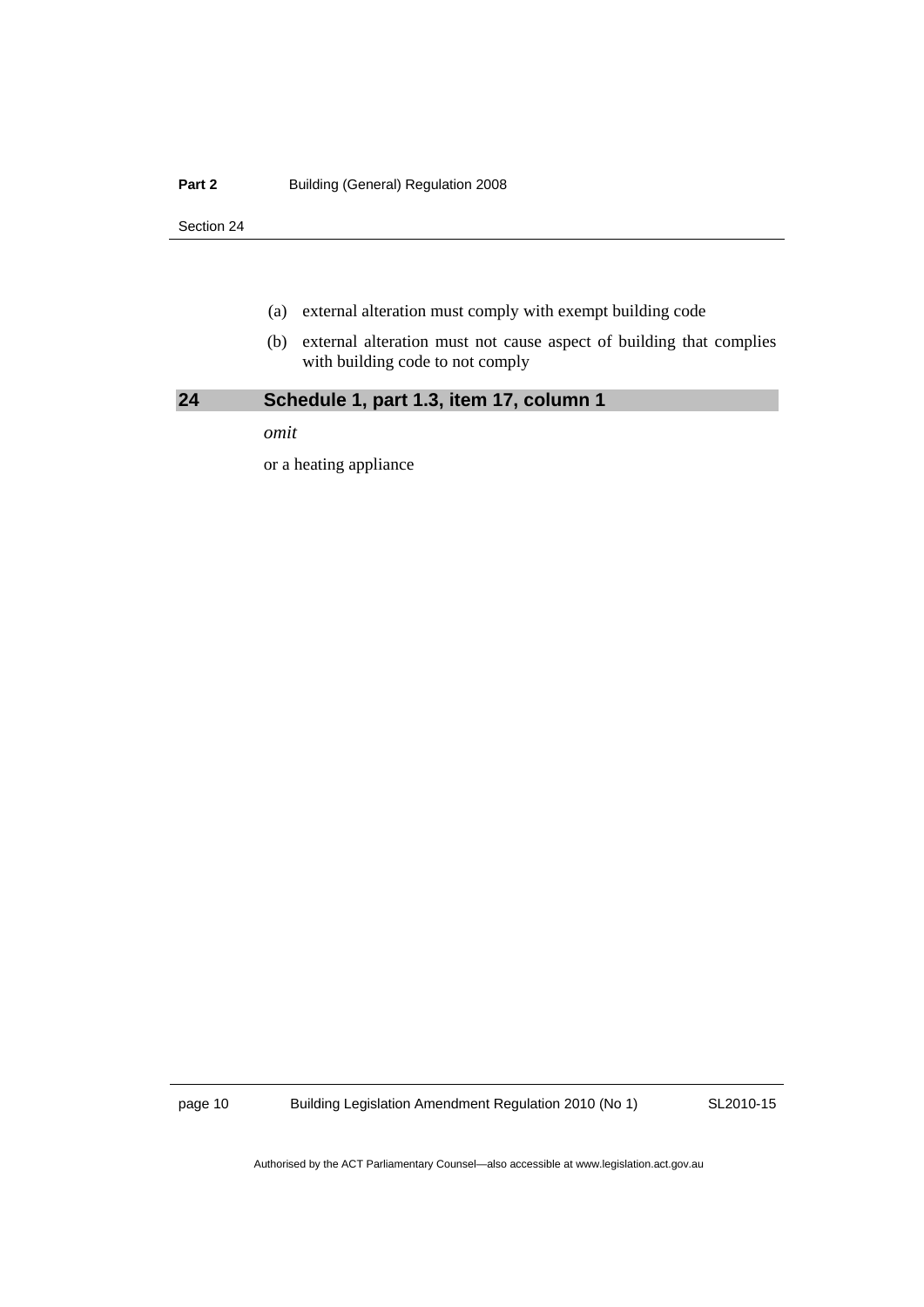### <span id="page-14-0"></span>**Part 3 Water and Sewerage Regulation 2001**

| 25  | Legislation amended-pt 3                                         |
|-----|------------------------------------------------------------------|
|     | This part amends the <i>Water and Sewerage Regulation 2001</i> . |
| 26  | Schedule 2, section 2.2                                          |
|     | omit                                                             |
| 27  | Schedule 2, section 2.3 heading                                  |
|     | substitute                                                       |
| 2.3 | <b>Water heater-installation</b>                                 |

### **28 Schedule 2, section 2.3 (1) and (2)**

#### *substitute*

- (1) A person who installs a water heater in a hot-water system in a new class 1 building must ensure that the water heater is 1 of the following:
	- (a) a gas water heater that—
		- (i) complies with AS 4552; and
		- (ii) achieves a minimum energy efficiency rating of 5 stars in accordance with AS 4552;
	- (b) a heat pump water heater that—
		- (i) complies with AS/NZS 2712; and
		- (ii) has been rated in accordance with AS/NZS 4234; and

SL2010-15

Building Legislation Amendment Regulation 2010 (No 1)

page 11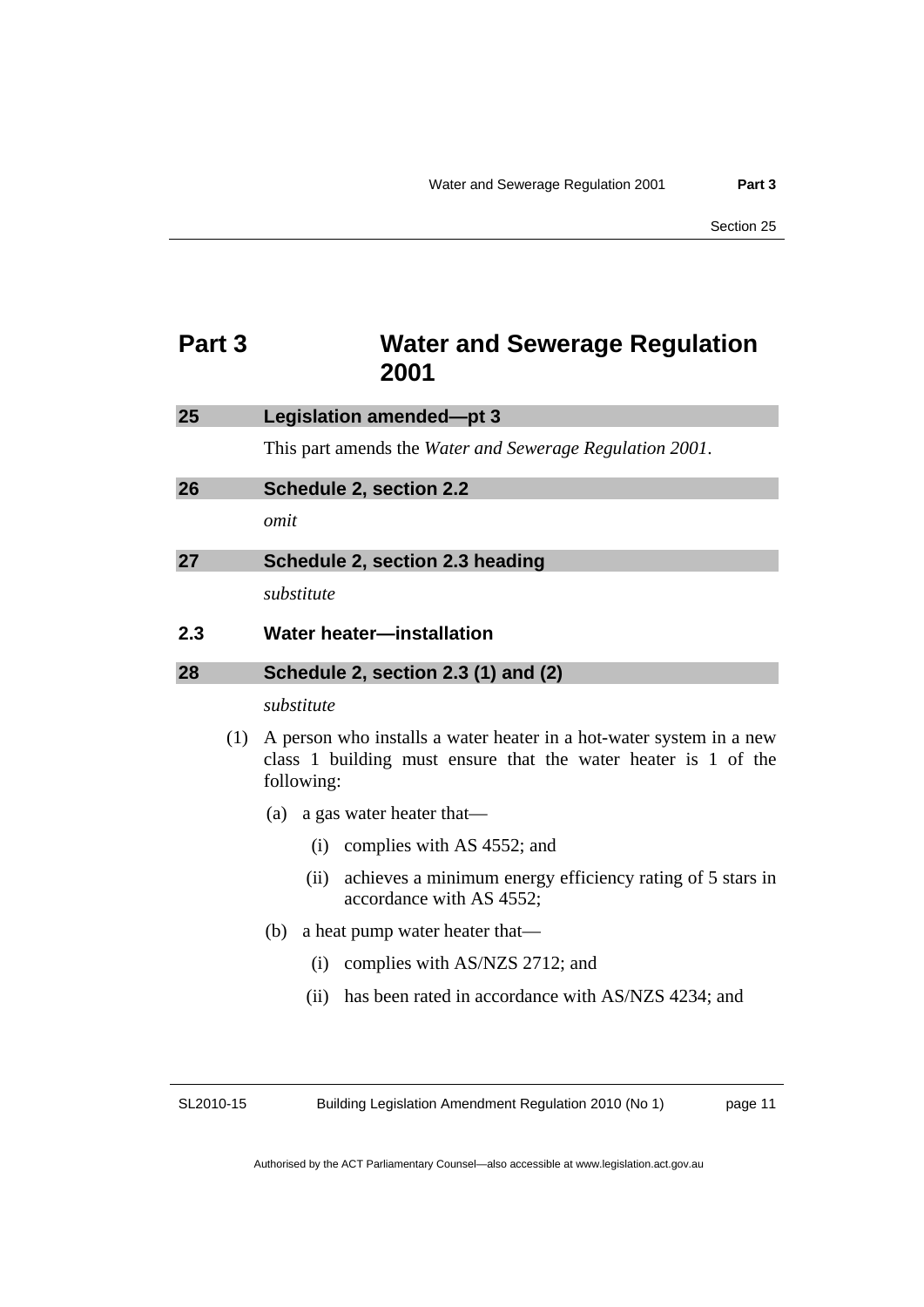- (iii) if the hot-water system is to be installed in a class 1 building with 1 or 2 bedrooms—
	- (A) has at least 14 renewable energy certificates for climate zone 4; and
	- (B) achieves a minimum energy saving of 40% in accordance with the requirements under AS/NZ 4234 for a small system; and
- (iv) if the hot-water system is to be installed in a class 1 building with 3 or 4 bedrooms—
	- (A) has at least 22 renewable energy certificates for climate zone 4; and
	- (B) achieves a minimum energy saving of 60% in accordance with the requirements under AS/NZ 4234 for a medium system; and
- (v) if the hot-water system is to be installed in a class 1 building with 5 or more bedrooms—
	- (A) has at least 28 renewable energy certificates for climate zone 4; and
	- (B) achieves a minimum energy saving of 60% in accordance with the requirements under AS/NZ 4234 for a large system;
- (c) a solar water heater that—
	- (i) complies with AS/NZS 2712; and
	- (ii) has been rated in accordance with AS/NZS 4234; and
	- (iii) if the hot-water system is to be installed in a class 1 building with 1 or 2 bedrooms—
		- (A) has at least 14 renewable energy certificates for climate zone 3; and

page 12 Building Legislation Amendment Regulation 2010 (No 1)

SL2010-15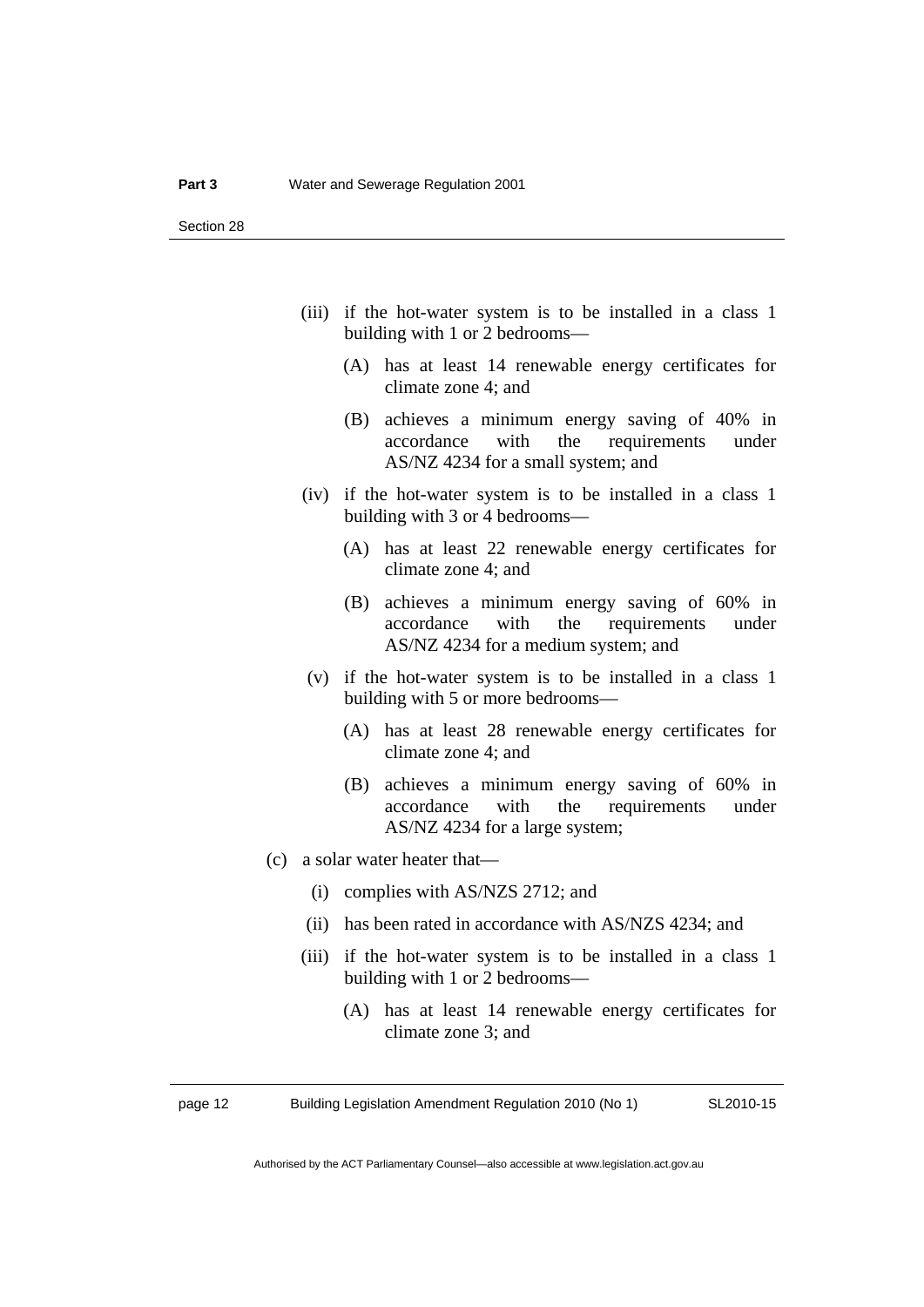- (B) achieves a minimum energy saving of 40% in accordance with the requirements under AS/NZ 4234 for a small system; and
- (iv) if the hot-water system is to be installed in a class 1 building with 3 or 4 bedrooms—
	- (A) has at least 22 renewable energy certificates for climate zone 3; and
	- (B) achieves a minimum energy saving of 60% in accordance with the requirements under AS/NZ 4234 for a medium system; and
- (v) if the hot-water system is to be installed in a class 1 building with 5 or more bedrooms—
	- (A) has at least 28 renewable energy certificates for climate zone 3; and
	- (B) achieves a minimum energy saving of 60% in accordance with the requirements under AS/NZ 4234 for a large system;
- (d) a water heater determined by the Minister under section 2.4.

#### **Example—par (d)**

a low energy electric water heater

- *Note* An example is part of the regulation, is not exhaustive and may extend, but does not limit, the meaning of the provision in which it appears (see Legislation Act, s 126 and s 132).
- (2) However, this section does not apply if—
	- (a) the water heater—
		- (i) consists of solid fuel-burning equipment; and
		- (ii) is installed in a hot-water system in a class 1 building located in an area of non-urban land; or

SL2010-15

Building Legislation Amendment Regulation 2010 (No 1)

page 13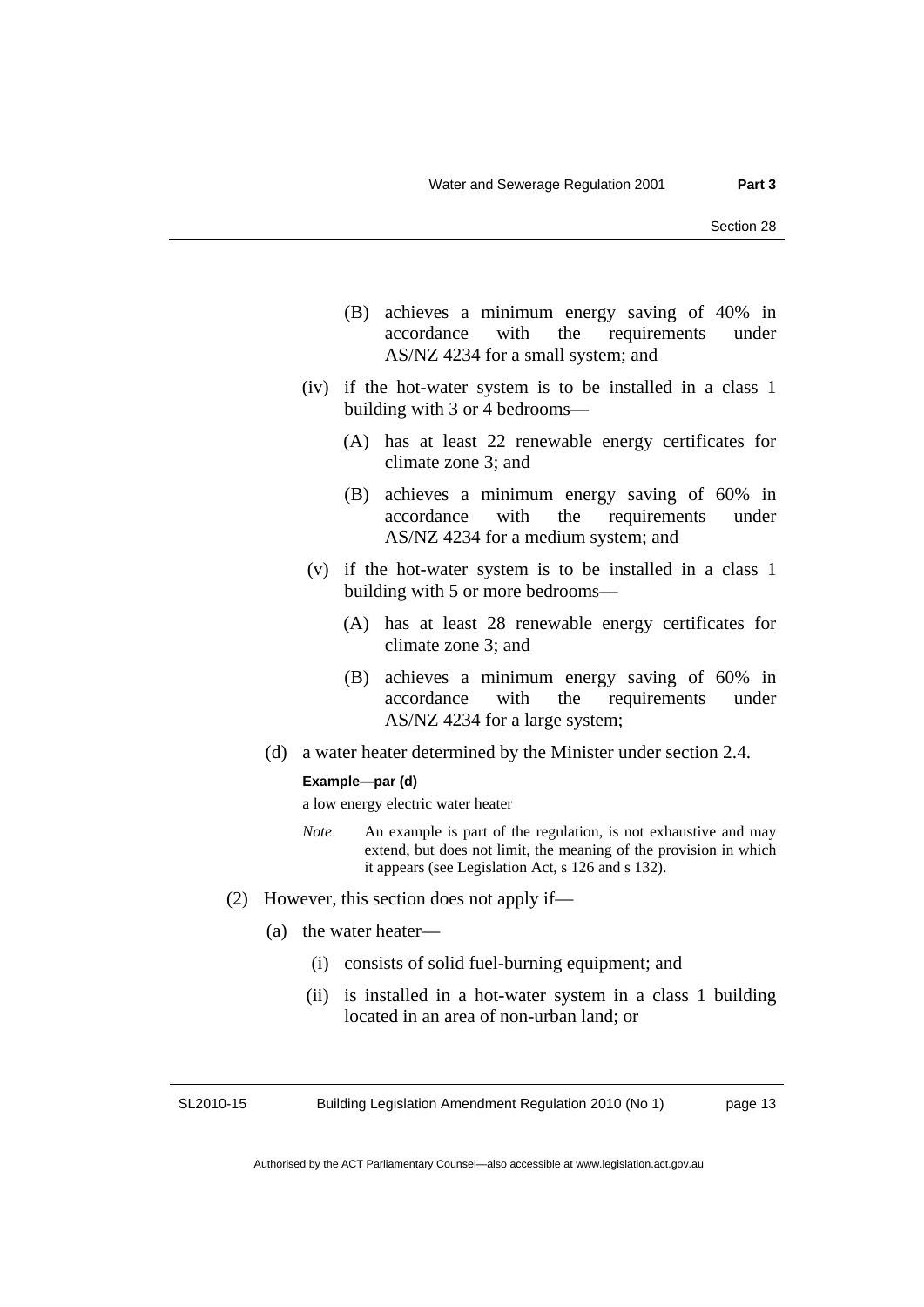- <span id="page-17-0"></span>(b) the water heater—
	- (i) is an electric water heater; and
	- (ii) is replacing, under warranty, a water heater in a new class 1 building; or
- (c) the water heater is installed for use during construction of the building and is removed when the work is completed.

#### **29 Schedule 2, section 2.3 (3), definition of** *AS 4013*

#### *substitute*

*AS 4013* means Australian Standard 4013 (*Domestic solid fuel burning appliances—method for determination of flue gas emission*), as in force from time to time.

*AS 4552* means Australian Standard AS 4552 (*Gas fired water heaters for hot water supply and/or central heating*), as in force from time to time.

*AS/NZS 2712* means Australian and New Zealand Standard AS/NZS 2712 (*Solar and heat pump water heaters—design and construction*), as in force from time to time.

*AS/NZS 4234* means Australian and New Zealand Standard AS/NZS 4234 (*Heated water systems—calculation of energy consumption*), as in force from time to time.

*climate zone 3* means climate zone 3 as set out in the register of solar water heaters kept under the *Renewable Energy (Electricity) Regulations 2001* (Cwlth).

*climate zone 4* means climate zone 4 as set out in the register of solar water heaters kept under the *Renewable Energy (Electricity) Regulations 2001* (Cwlth).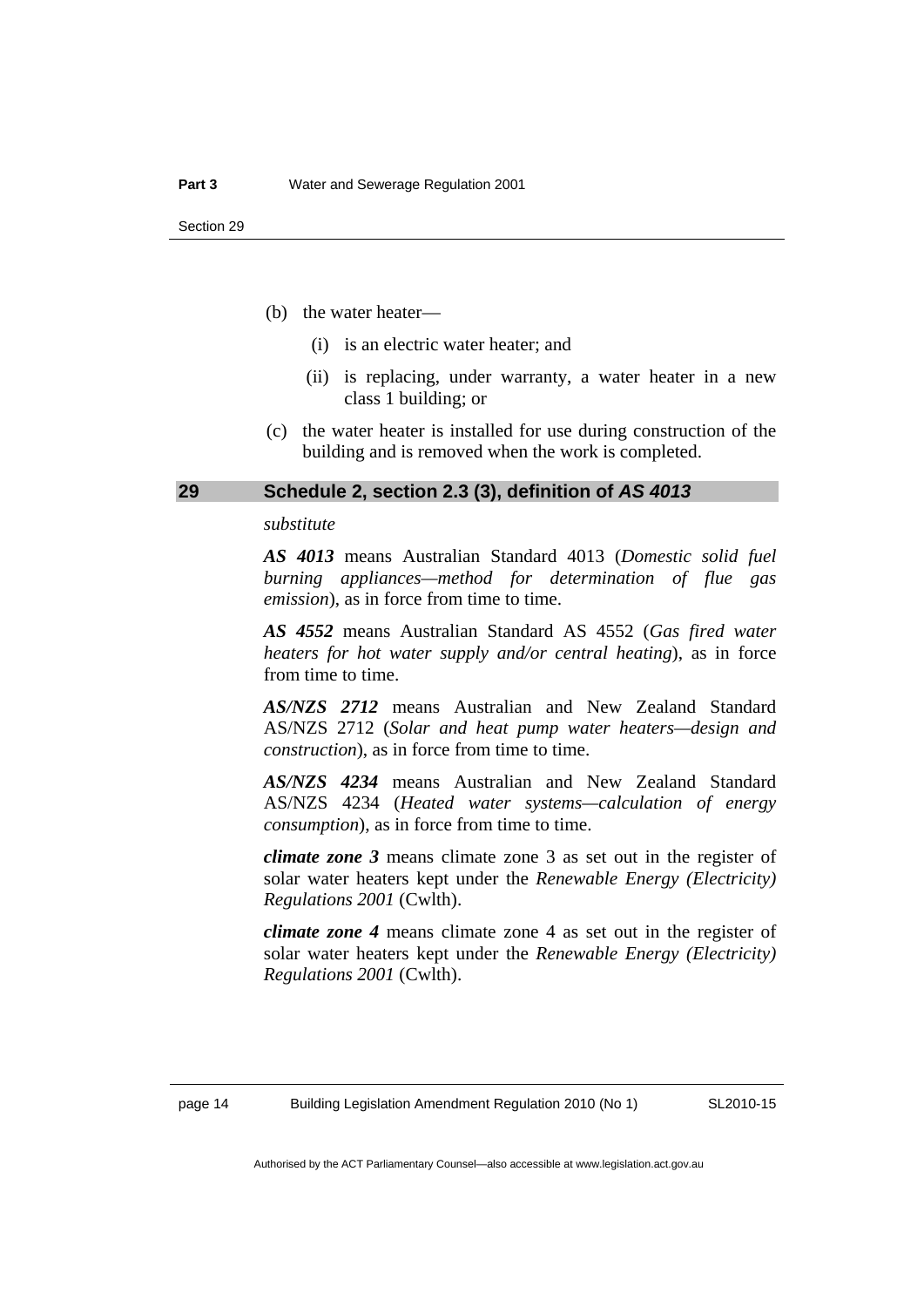#### <span id="page-18-0"></span>**30 Schedule 2, section 2.3 (3), definition of** *new class 1 building*

#### *substitute*

*new class 1 building* means a class 1 building for which a certificate of occupancy for the whole building has not been issued under the *Building Act 2004*, and includes a building built to replace demolished premises.

#### **31 Schedule 2, section 2.3 (3), new definition of** *renewable energy certificate*

#### *insert*

*renewable energy certificate*—see the *Renewable Energy (Electricity) Act 2000* (Cwlth), section 5 (1).

#### **32 Schedule 2, sections 2.4 and 2.5**

*substitute* 

#### **2.4 Water heater—determination of other water heaters**

- (1) The Minister may determine a water heater for section 2.3 (1) (d) if satisfied that—
	- (a) the greenhouse gas emissions associated with the water heater are not more than the greenhouse gas emissions associated with the operation of any of the water heaters mentioned in section 2.3 (1) (a) to (c); or
	- (b) the water heater is required to enable the hot-water system in which it is to be installed to operate effectively and it is not reasonable to require the hot-water system to be altered in another way.
- (2) A determination is a notifiable instrument.
	- *Note* A notifiable instrument must be notified under the Legislation Act.

SL2010-15 Building Legislation Amendment Regulation 2010 (No 1)

page 15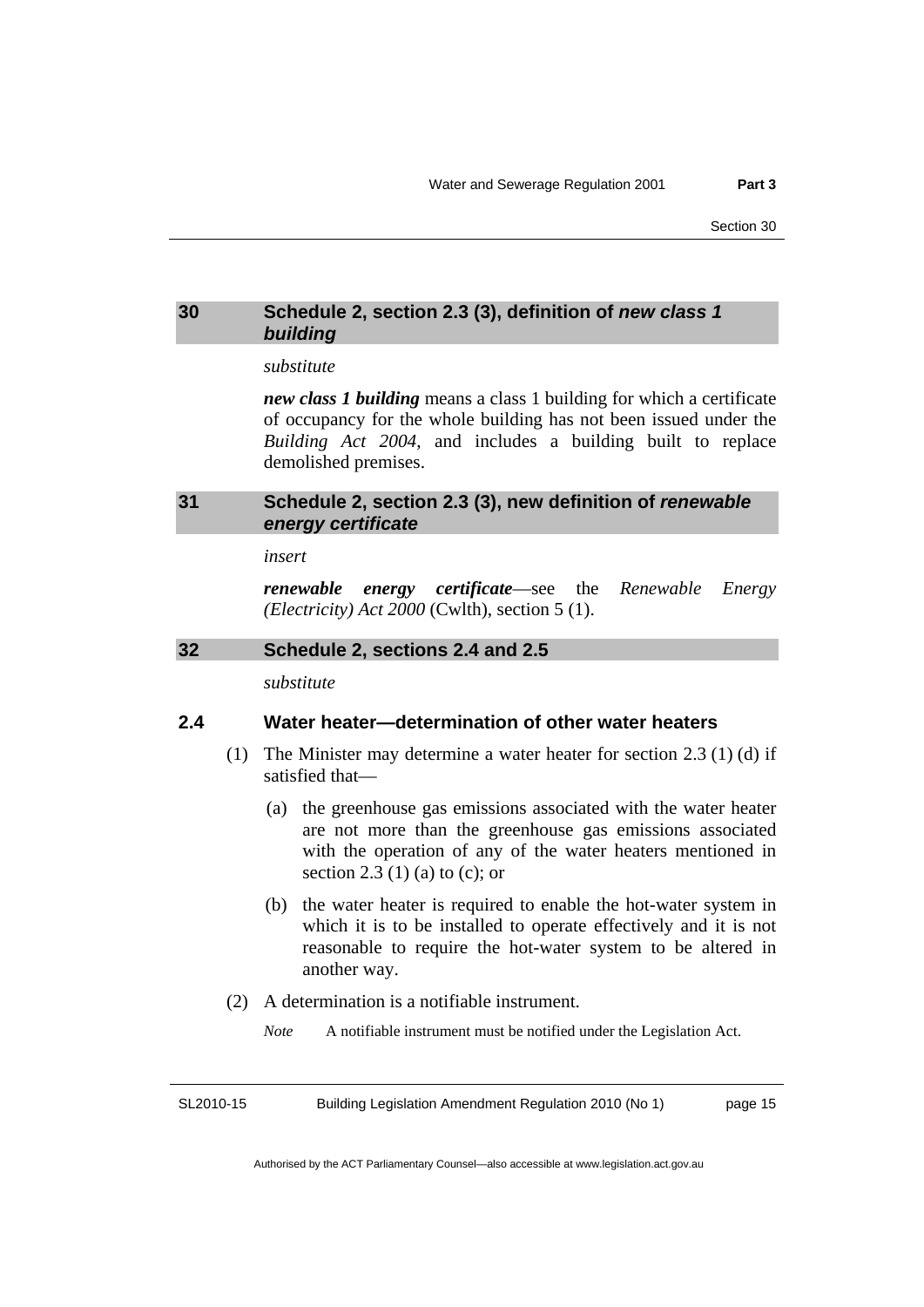#### <span id="page-19-0"></span>**2.5 Water heater—frost protection standard**

**34 Schedule 2, section 2.6 (2)** 

A person who installs a heat pump water heater or solar water heater in a hot-water system must ensure that the hot-water system is frost protected to enable it to function at temperatures that can reasonably be expected in the ACT.

#### *substitute*

 (1) A person who installs a water heater in a hot-water system in a class 1 building, or replaces a water heater in a hot-water system in a completed existing class 1 building, must ensure that each shower fixture outlet connected to the hot-water system has a flow capacity not greater than the capacity mentioned in section 16E (1) (a).

| -34 | Schedule 2, section 2.6 (2)                                                                                                 |
|-----|-----------------------------------------------------------------------------------------------------------------------------|
|     | omit                                                                                                                        |
|     | shower outlet                                                                                                               |
|     | substitute                                                                                                                  |
|     | shower fixture outlet                                                                                                       |
| 35  | Schedule 2, section 2.6 (3)                                                                                                 |
|     | substitute                                                                                                                  |
| (3) | This section does not apply to a hot-water system servicing a class 1<br>building that is not connected to a water service. |
| 36  | Dictionary, definitions of compliant gas hot-water system,<br>compliant heat pump hot-water system and compliant            |

*omit* 

*solar hot-water system* 

page 16 Building Legislation Amendment Regulation 2010 (No 1)

SL2010-15